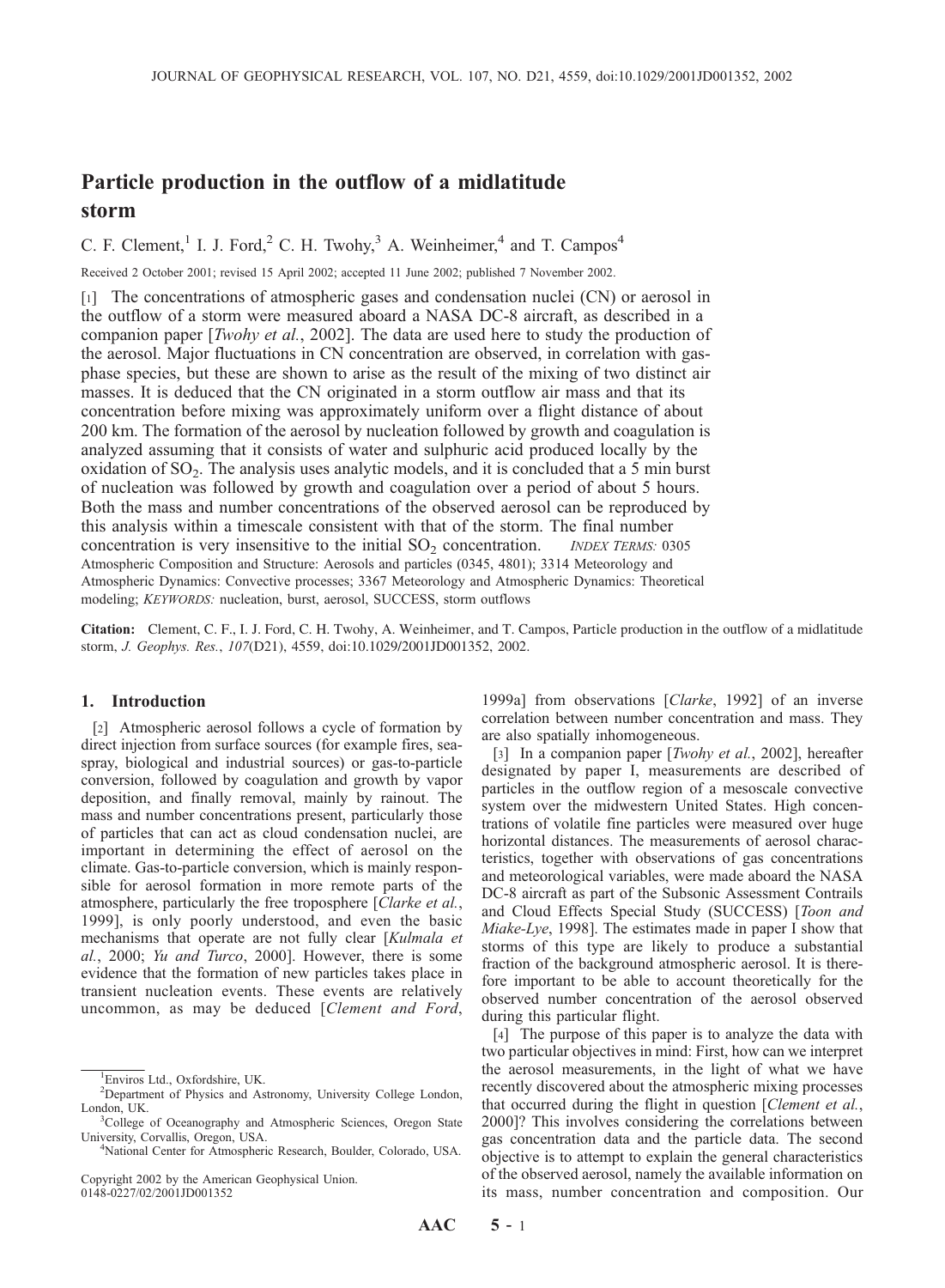

Figure 1. Sketch of the trajectory of an air parcel A emerging from the storm, aerosol production processes occurring within it, and mixing with air mass B before observation by the DC-8.

hypothesis is that the aerosol was formed by the homogeneous nucleation of sulphuric acid-water droplets in the storm outflow followed by growth and coagulation, and we seek to show that the data are consistent with these ideas.

[5] Concentrations of CO and CH<sub>4</sub> measured during the flight have been shown to display remarkable correlations [Clement et al., 2000]. It was deduced that these correlations arose from the mixing of two distinct but internally uniform air masses containing differing concentrations of both species. The high degree of correlation extends to the gas species NO and  $NO<sub>v</sub>$ , as will be investigated in detail elsewhere. Here, in section 2, we compare the observed concentrations of condensation nuclei (CN) with  $NO<sub>v</sub>$  concentrations to show that the aerosol originated in one of the air masses, and we deduce its concentration. The comparison with the gas concentrations allows us to understand the major fluctuations in CN concentration, and deduce that the correlation between the CN and  $NO<sub>v</sub>$  concentrations does not imply an involvement of  $NO<sub>v</sub>$  in the CN production process.

[6] In section 3 we examine the origin of the aerosol by considering a nucleation event in air parcels emerging from the storm, and then the subsequent growth of the aerosol by vapor deposition with associated coagulation. Sulphuric acid is assumed to be produced from  $SO<sub>2</sub>$  by the action of sunlight, and analytic models of the dynamics of nucleation events [Clement and Ford, 1999b] are used in conjunction with a model for the rate of homogeneous nucleation of sulphuric acid-water droplets [Kulmala et al., 1998] to predict initial number concentrations. In the conditions of the upper troposphere the nucleation is predicted to be almost barrierless. We estimate the subsequent changes to the aerosol from growth and coagulation using similar simplified analytical models.

[7] Our conclusions, to be supported in detail below, can be summarized in Figure 1, which is a simple sketch showing a vertical view of the trajectory of an air parcel emerging from the storm, and the flight path of the DC-8. For the set of observations that we examine, which cover a limited period of 70500 s to 71500 s during the flight time, the air parcels emerging from the storm, and in which the aerosol is formed, are incorporated into air mass A. The location of the nucleation burst is close to the point of emergence from the storm cloud, and there follows a considerable period of time, which we estimate later, for growth and coagulation of the aerosol. Mixing then takes place with a local air mass B and is particularly strong for the air parcels observed when the plane was climbing through the cirrus anvil, the section between points A and B in Figure 1 of paper I. This figure shows the track of the aircraft viewed from above, indicating the vast extent of the storm and the large horizontal distances involved. We give our conclusions from our analysis in full in section 4.

#### 2. Aerosol Concentration and Mixing

[8] The concentration measurements in paper I were expressed as dimensionless mixing ratios for the gases (volume fractions of gas in air), but as numbers per unit volume at standard temperature and pressure for the aerosol. Here, for convenience, we describe all measurements as concentrations, but in order to describe the formation and behavior of the aerosol, we shall later on adjust the aerosol concentrations to reflect the actual temperature and pressure.

[9] For each atmospheric concentration or variable which was measured in paper I, there are (in most cases) 1001 values measured at 1 second intervals over the range 70500 s to 71500 s (flight time, see paper I) where the highest concentrations of aerosol were observed. Apart from the region  $t < 70630$  s, correlations of the appropriate averages of the CO and  $CH_4$  gas concentrations were found to be close to unity during this interval. Short of a very unlikely coincidence, this establishes the fact that their fluctuations in the period 70630 s to 71500 s arise from the mixing of two air masses A and B in which their concentrations were initially uniform [*Clement et al.*, 2000]. We can then apply a similar analysis to the other gases and the aerosol (although there can be no guarantee that their concentrations would also be uniform in the two air masses). We consider air mass A to be the upper air mass, which dominates the mixture in which the plane flies during the later part of the flight, and which consists of the outflow from the large convective storm. Air mass B is from the upper troposphere and contains an aged aerosol at a low concentration. Its initial position underneath the storm outflow A is strongly suggested by the greater mixing between A and B observed by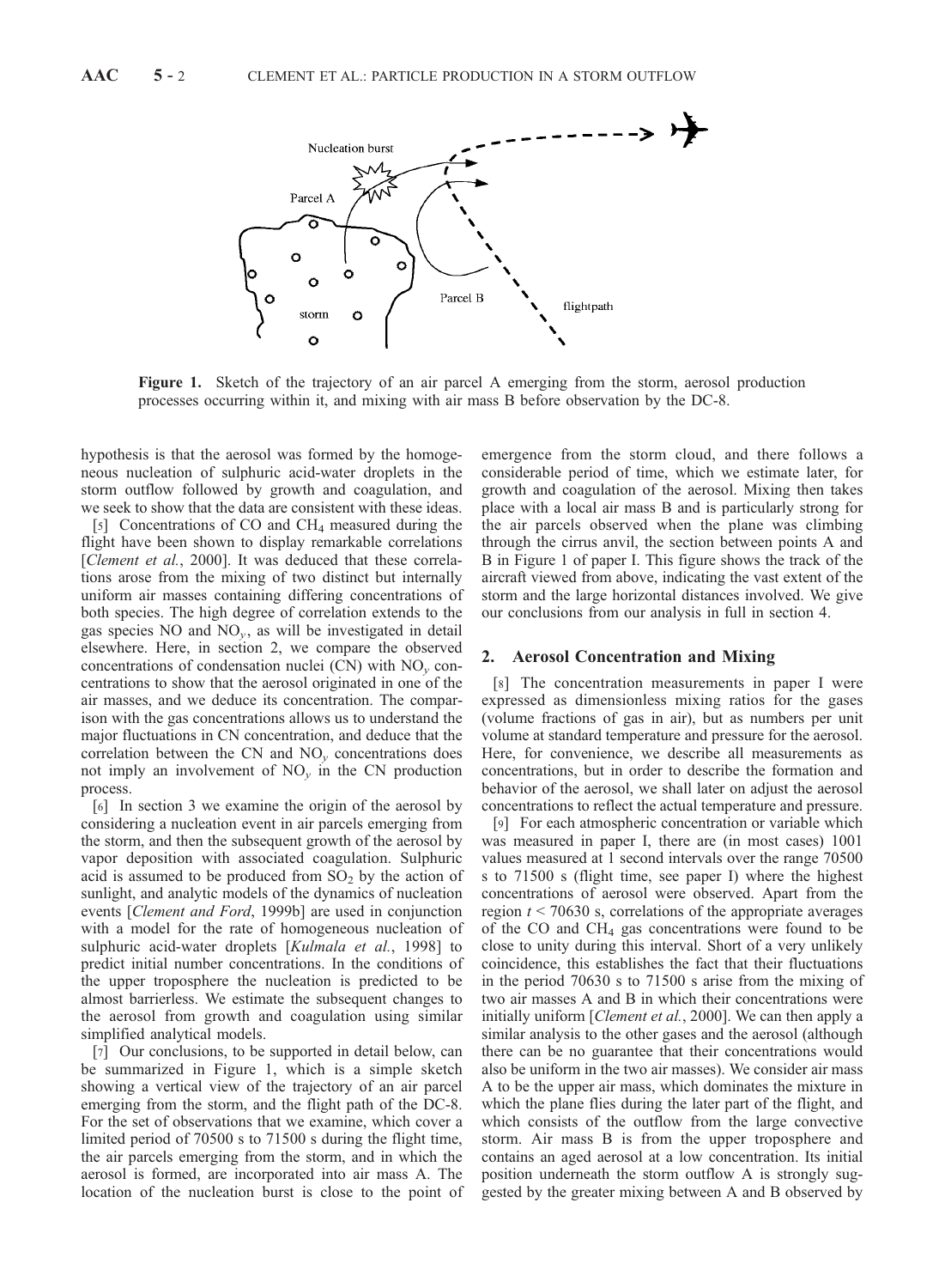the DC-8 at the lower altitudes during the climbing portion of the flight.

[10] It was shown by *Clement et al.* [2000] that following the mixing of two uniform air masses A and B, where the initial concentrations of two species,  $c_1$  and  $c_2$ , are  $c_{1A} > c_{1B}$ and  $c_{2A} > c_{2B}$ , there is a positive linear relation between  $c_1$ and  $c_2$  if we can neglect the effects of molecular diffusion, i.e.,

$$
(c_1 - c_{1B})/(c_{1A} - c_{1B}) = (c_2 - c_{2B})/(c_{2A} - c_{2B}).
$$
 (1)

We now consider the aerosol (CN) concentrations, which in this section are given, as in paper I, in units of numbers per standard cubic centimeter (st cm<sup>-3</sup>), i.e., concentrations in air at  $p = 1013.26$  mbar,  $T = 21^{\circ}C = 294.15$  K). If we only had these concentrations and those for  $NO<sub>v</sub>$ , the approximate linear relation found between the two concentrations of the two species, averaged over 10 second intervals and shown in Figure 2, might be thought to implicate the acid oxides of nitrogen in the nucleation process which formed the aerosol. However, such linear relations are also found between pairs of gas concentrations and persuade us that such relations arise according to equation (1) from the mixing of two uniform air masses. The 10 s averaging removes some effects of short time fluctuations in concentrations arising from molecular diffusion, and also problems of possible lack of synchronicity in the two measurements, both topics that will be discussed in a future paper.

[11] The extreme values of data shown in Figure 2 give, according to equation (1), the initial concentrations of the two species in the two air masses A and B, under the assumption that the data sample includes some relatively unmixed samples of the air masses. As illustrated in Figure 1, air mass A probably originated near the ground and was convected up out of the storm, whereas air mass B was located at the top of the troposphere and was not involved in the storm. We deduce that the aerosol concentration in air mass A was about  $45000$  st cm<sup>-3</sup>, formed subsequent to the lifting process, and the concentration in B was below 2000 st cm<sup>-3</sup>. For times after about  $t = 70650$  s, where the aerosol from air mass A dominates the mixture, the measured volatility of the aerosol was found to be close to  $100\%$  at  $250^{\circ}$ C. Thus the CN concentration in air mass A was likely to have been close to 100% volatile at this temperature.

[12] Possible origins of the scatter seen in Figure 2 are molecular diffusion, measurement error, and lack of perfect uniformity in the original air masses, but it is clear that at least the larger fluctuations observed in the CN concentration are due to mixing. We can make the following conclusion: the relatively dense aerosol in air mass A was approximately uniform in concentration over a distance of about 200 km. This corresponds to the distance travelled by the plane in the interval 70630 to 71500 s at a mean speed of  $227.5 \text{ ms}^{-1}$ . At later times, subsequent to mixing, a minimum concentration of about 10000 st  $cm^{-3}$  was measured at  $t = 70850$  s. The direction of the flight was initially towards the storm, and then, after point B in Figure 1 of paper I, slightly away from its edge so that the age of the observed aerosol was probably increasing in this region. The spread in concentrations for the larger values shown in Figure 2, which mainly come from this later time period,



Figure 2. Independent 10 s averages of CN (in standard  $\text{cm}^{-3}$ ) and NO<sub>y</sub> concentrations plotted against each other across the whole region  $t = 70500 - 71500$  s.

suggests there could have been fluctuations later in the flight in the more aged aerosol, and a fall-off in concentration was seen in the still more aged aerosol seen for  $t >$ 71500 s at even later times (after halfway between point B to point C in Figure 1 of paper I).

[13] The aerosol was formed before the mixing took place, so that, considering the distances involved, most of it was likely to be of the order of a few hours old. We estimated the time from the satellite photograph (Figure 1 of paper I) by drawing an arc from the storm center along the cirrus flow direction to a point between points A and B in the figure. This distance was estimated to be 700 km. Dividing this distance by a typical wind speed of  $41 \text{ ms}^{-1}$ at this altitude, as measured by the DC-8, gives an aerosol age  $t_p$  of about 5 hours, and corresponds to an aerosol formation burst at around 10 a.m. local time. This value is well within the lifetime of the storm up to the observation time (13 hours) although there must be a large uncertainty in  $t_p$  of perhaps 2.5 hours either way. We shall compare this age of 5 hours with ages required to account for the observed data, in our model of particle formation described in the next section.

[14] The inferred approximate uniformity of the initial aerosol before mixing indicates that the mixing timescale must have been much less than  $t_p$ . This is consistent with the very high correlations seen between the gas concentrations, and their likely decay timescale of 100 to 1000 s [Clement *et al.*, 2000]. In the climbing portion of the flight for  $t <$ 71000 s, the mixing time could not have been more than a few minutes, extending to about 15 min in the subsequent horizontal region where the short timescale correlations were found to have decayed. The aircraft passage time through this region was about 8 min. The formation and growth of the aerosol in air mass A took a much longer time than timescales for its later mixing with B and its observation by the aircraft.

## 3. Formation of the Aerosol

[15] As stated in paper I, the high observed concentration of the aerosol and its volatile nature indicate that it was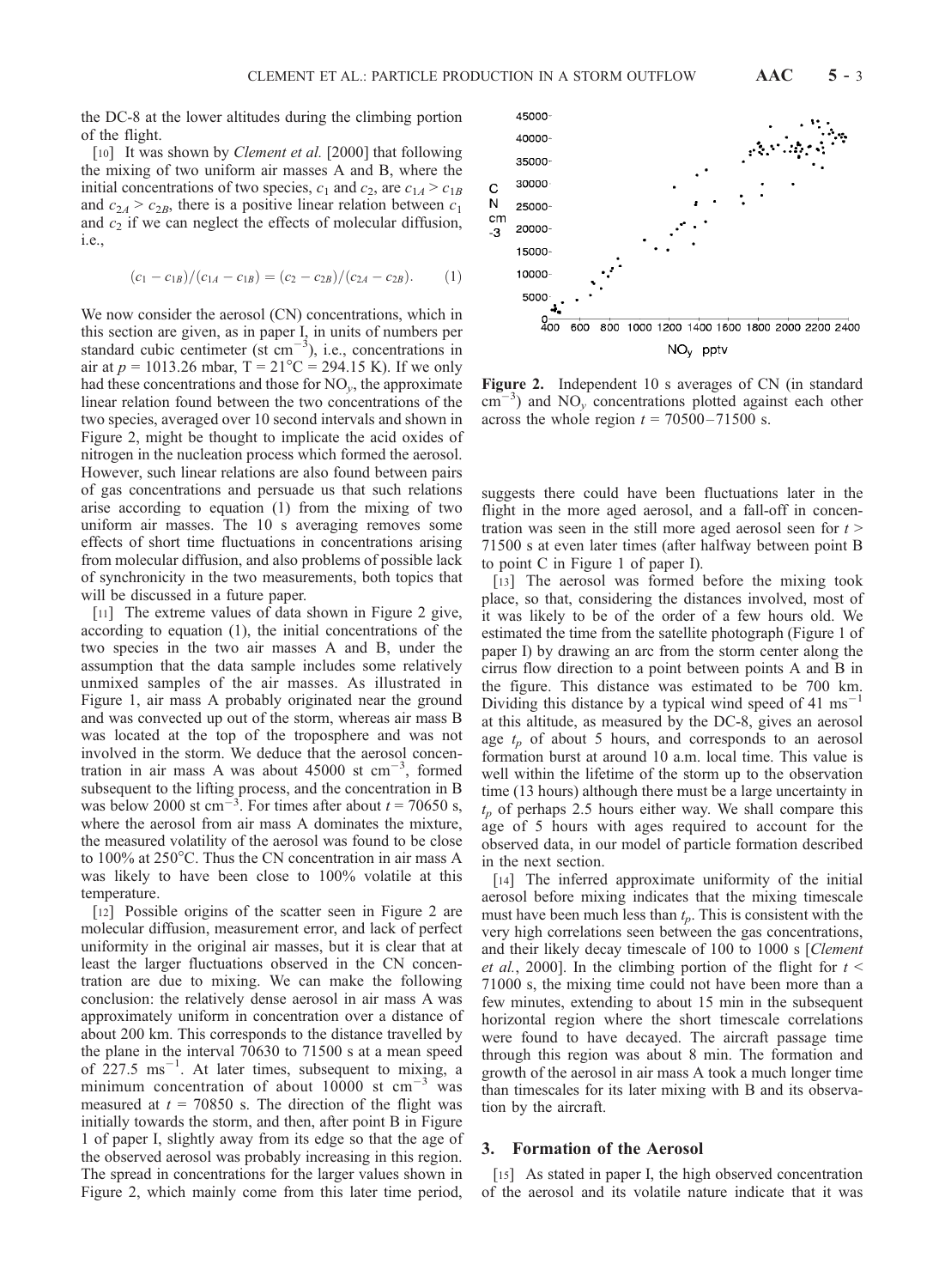likely to have been freshly formed in the outflow from the storm. The information that we have about the aerosol is that the concentration measured between the diameters of 25 nm (at 50% efficiency) and 60 nm (at 90% efficiency) was about 45000 standard  $\text{cm}^{-3}$ . We now examine whether models describing the nucleation of sulphuric acid aerosol and its subsequent growth and coagulation are consistent with these observations.

[16] To deal with the physics of the aerosol we need its actual concentration, which scales with temperature T and pressure  $p$  in the same way as the molecular concentration in air n:

$$
n = p/kT = 10^{25} p(mbar)/1.38T(K) \text{ m}^{-3}, \text{ (2)}
$$

where  $k$  is Boltzmann's constant.

[17] Changing from the standard values of  $T = 294$  K and  $p = 1013.26$  mbar to the upper tropospheric values of  $T =$ 215 K and  $p = 200$  mbar gives a conversion factor for the aerosol concentration

$$
N = 0.27N \text{(st cm}^{-3}) = 12000 \text{ cm}^{-3}. \tag{3}
$$

For the formation of the aerosol we first need to estimate P, the production rate of gaseous  $H_2SO_4$ :

$$
P = 10^{-18} \text{[OH]}[\text{SO}_2] \quad \text{m}^{-3}\text{s}^{-1},\tag{4}
$$

where  $[OH] = n(air)c(OH)$  and  $[SO_2] = n(air)c(SO_2)$ , the concentrations  $c$  being the observed mixing ratios. This production rate is a rounded off version of the formulae of Atkinson et al. [1992] and DeMore et al. [1994], which would introduce multiplicative factors of 0.98 and 0.89, respectively. The rate is very close to values for the lower troposphere because the decrease due to the lower pressure is compensated by an increase caused by the lower temperature.

[18] The concentrations are dimensionless, and the observed value for  $c(OH)$  is  $2 \times 10^{-12}$ , or slightly greater [Brune et al. 1998]. For the polluted midwestern air convected up by the storm we estimate  $c(SO_2) = 10^{-9}$ . This concentration was not directly measured, but is estimated based on an assumed boundary layer concentration of 10 ppb and an extension of the modeling of Walcek and Taylor [1986] in which 10% of the  $SO_2$  survives scavenging by cloud droplets in the storm. In section 3.3 we show that our results are relatively insensitive to the actual  $SO<sub>2</sub>$  concentration. Taking  $p = 200$  mbar and  $T = 215$  K then gives  $n =$  $0.674 \times 10^{25} \text{ m}^{-3}$  and

$$
P = 10^{11} \text{m}^{-3} \text{s}^{-1}.
$$
 (5)

This estimate is used in the following nucleation model, and we then use further simple models to estimate subsequent growth and coagulation.

#### 3.1. Nucleation Burst Model

[19] A number of circumstances make the outflows from major storms likely locations for the production of new particles. The air which is convected upwards through the storm can carry chemical precursors for gas-phase condensable material that originated from lower altitudes. Crucially, pre-existing particles in the air are likely to be scavenged by cloud droplets, so that when the convected air emerges into clear conditions above the storm, the condensable material generated by photo-induced reactions from the precursors cannot easily be removed onto the surfaces of existing aerosol. The density of the condensable vapor then increases, whereas if an aerosol had been present, the density would remain at a relatively low quasi-steady state level. In the absence of existing aerosol, the vapor density can therefore increase until it reaches a level that drives significant nucleation. These newly formed particles then grow at the expense of the remaining vapor; the vapor density decreases, and the rate of nucleation falls as well. Therefore, as long as the growth of the nucleated particles is strong enough to deplete the vapor density significantly, nucleation occurs in a burst in an air parcel travelling along a trajectory out of the storm as shown in Figure 1.

[20] The evolution of the density of vapor in such an air parcel is sketched in Figure 3. The burst occurs around the time that the vapor density reaches a peak. To produce the uniform air mass A, a continuous stream of convected air in which bursts were occurring must have emerged from the storm for a considerable time. At the typical observed horizontal wind speed of 41 ms<sup>-1</sup> = 148 km h<sup>-1</sup>, the production of an aerosol over a distance of 200 km would require a time of 81 min. This was the distance flown by the plane during the 1000 s observation period, but the difference in ages within the observed aerosol would certainly be much less than 81 min because the plane changed direction half way through the period (at point B in Figure 1 of paper I) and was not flying along a line corresponding to aerosol emerging from a point source in the storm.

[21] For many nucleation processes, including homogeneous and heterogeneous mechanisms, the dynamics illustrated in Figure 3 can be modeled using relatively simple ideas. Since nucleation takes place at a significant rate only near the time when the vapor density peaks, we can confine our attention to this interval, and make a variety of mathematical approximations in our description of nucleation, growth and vapor depletion.

[22] Models based on these ideas were developed by Clement and Ford [1999b]. These models provide formulae for the number of particles nucleated in the air parcel at the end of the burst. The information required to make use of these results are the details of the nucleation and growth rates of the particles. The theory was developed for a particular nucleation rate dependence upon vapor density. The rate was assumed to be proportional to vapor density raised to some power  $\beta$ . When choosing how to represent the growth rate, two versions of the model were developed, applicable to the case where the particles remain submicron in size throughout the burst, and the case where for most of the burst, particles are much larger. Different dependence of the particle growth rate upon radius applies in each case, leading to different formulae for the particle yield. However, results obtained using the two formulae do not differ greatly, as we shall see. The full derivation of the following equations was given by Clement and Ford [1999b].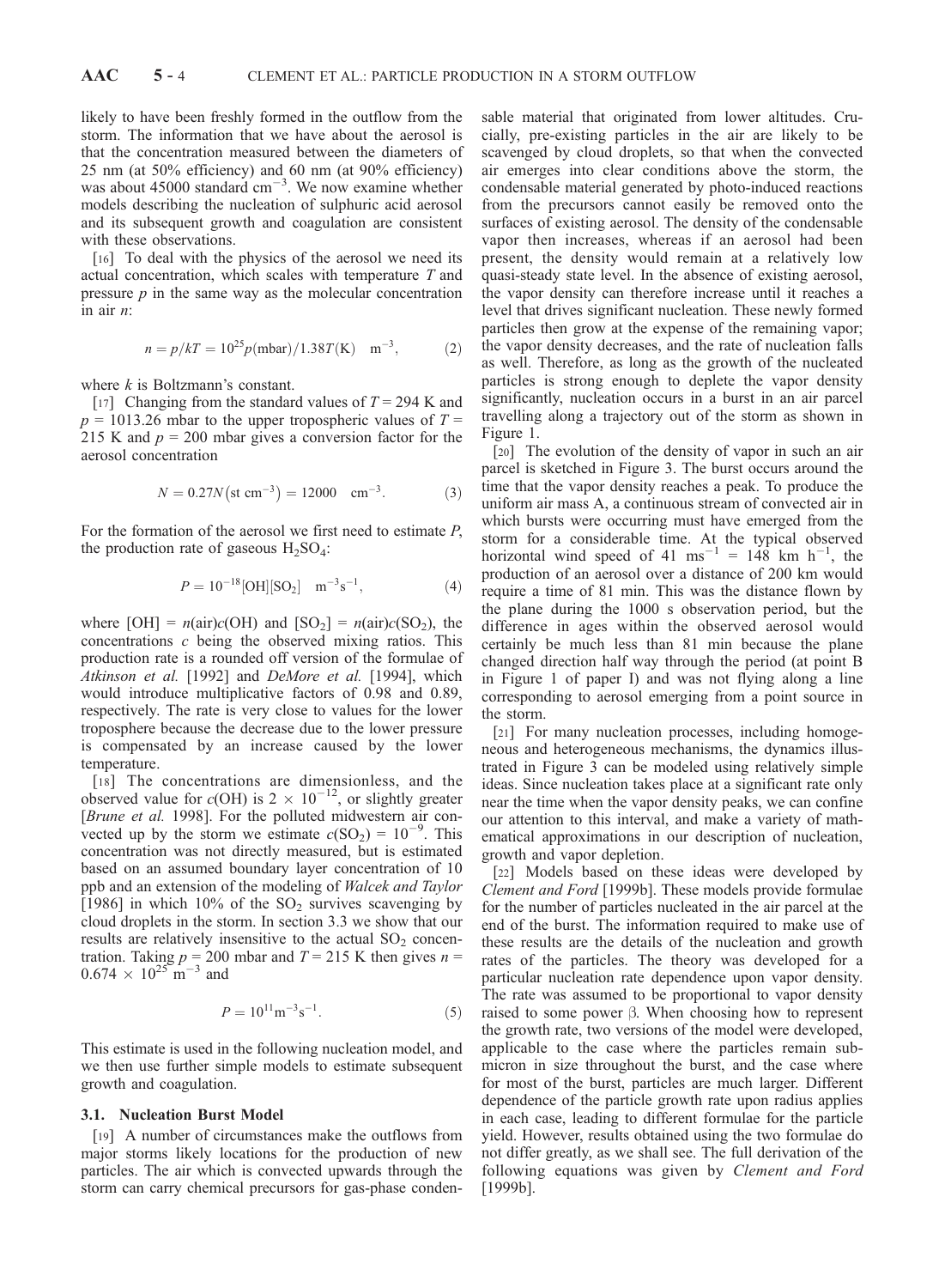

Figure 3. Sketch of the evolution of vapor density during a burst. Vapor production and vapor condensation on existing aerosol maintain an initial steady state, which is disturbed when the existing aerosol is removed. Unrestrained vapor production leads to an increase in density until nucleation can occur at a rate large enough to cut off the increase in density. Nucleation shuts off thereafter.

[23] If the particles grow to micron sizes, the number density of particles nucleated is

$$
N_0 = \left(\frac{\pi J_0^3}{2\beta \mu^3 \rho_d \eta^2 M_a^2}\right)^{1/4} \left(\frac{8\beta^3 P^4}{\eta^2 M_a^2 \mu^3 \pi^3 J_0 \rho_d}\right)^{(3\beta - 2)/(4(\beta + 6))}, \quad (6)
$$

and the result for the case where particles remain small is just

$$
N_0 = \left(\frac{J_0}{2\beta\mu_q R_{\min}^2}\right)^{1/(\beta+2)} \left(\frac{P}{2\pi\mu_q R_{\min}^2}\right)^{\beta/(\beta+2)}.\tag{7}
$$

The parameters in these expressions refer, as stated above, to the nucleation and growth processes, and are defined as follows. The rate of nucleation is given by

$$
J = J_0(T)\rho^{\beta},\tag{8}
$$

where  $\rho$  is the vapor density and  $J_0$  is a prefactor. It was noted previously [Clement and Ford, 1999b] that the values of  $N_0$  given by equations (6) and (7) are much less sensitive to the parameter  $\beta$  than is the nucleation rate in equation (8). The rate of change of the radius  $R$  of the nucleated particles is modeled as

$$
dR/dt = \eta \mu M_a \rho / (1 + \alpha R), \qquad (9)
$$

where  $\alpha = (S_p/D)$   $(kT/2\pi M_a)^{1/2}$ , which involves the vapor diffusivity D, the sticking coefficient  $S_p$ , and the mass of the vapor molecule  $M_a$ . The parameter  $\mu$  is given by  $S_p(kT)$  $2\pi M_a$ <sup>1/2</sup>/ $\rho_d$ , where  $\rho_d$  is the droplet mass density.

[24] The parameter  $\eta$  is an enhancement factor in the mass condensation rate to allow for codeposition of other species along with the principal condensable species of density  $\rho$ . For example, if  $\rho$  referred to the density of sulphuric acid vapor, then the mass condensation rate on the particles would have to include water deposition as well

(at a rate to maintain the activity of acid in the condensed phase). This is taken into account through a factor  $\eta$  equal to  $(M_a X_a + M_w X_w) / M_a X_a$ , where  $M_w$  is the mass of the codepositing molecule, and  $X_a$  and  $X_w$  are the respective mole fractions in the condensed phase. Finally,  $R_{\text{min}}$  is the size of the particles immediately after nucleation.

[25] The yield  $N_0$  of the modeled nucleation burst is now calculable in terms of well defined growth parameters, assuming that we know what species are condensing. It remains to specify the parameters in the nucleation rate. We shall assume that the nucleation is due to binary homogeneous nucleation of water and sulphuric acid, and make use of a correlation for the nucleation rate of droplets based on the classical theory [Kulmala et al., 1998] which is a simplified fit to detailed calculations. We use this correlation at  $T = 215$  K, even though this involves some extrapolation of various physical data from higher temperatures.

[26] At this very low ambient temperature, the correlation predicts an approximate proportionality between the nucleation rate and the square of the sulphuric acid vapor density, which would correspond to  $\beta = 2$  in equation (8). This is characteristic of barrierless nucleation (where the acid dimer, trimer etc are thermodynamically more stable than the monomer). This dependence is shown in Figure 4. To check that the classical model is realistic in this limit, we have plotted an estimate of the rate of binary collisions between sulphuric acid molecules, for comparison. The temperature was taken to be 215 K, and a water vapor concentration of 50 ppm was chosen. The predicted rate is satisfactorily similar in magnitude to this collision rate.

[27] The expression for  $J$  was then used to generate values of  $J_0$  for use in the analytical formulae for  $N_0$ . We have used these formulae to predict the  $N_0$  shown in Figure 5, for a realistic range of the sulphuric acid molecular production rate P. For  $P = 10^{11} \text{ m}^{-3} \text{s}^{-1}$ , and by inserting properties appropriate to sulphuric acid, the nucleation burst is predicted to last about 5 min and to produce tiny clusters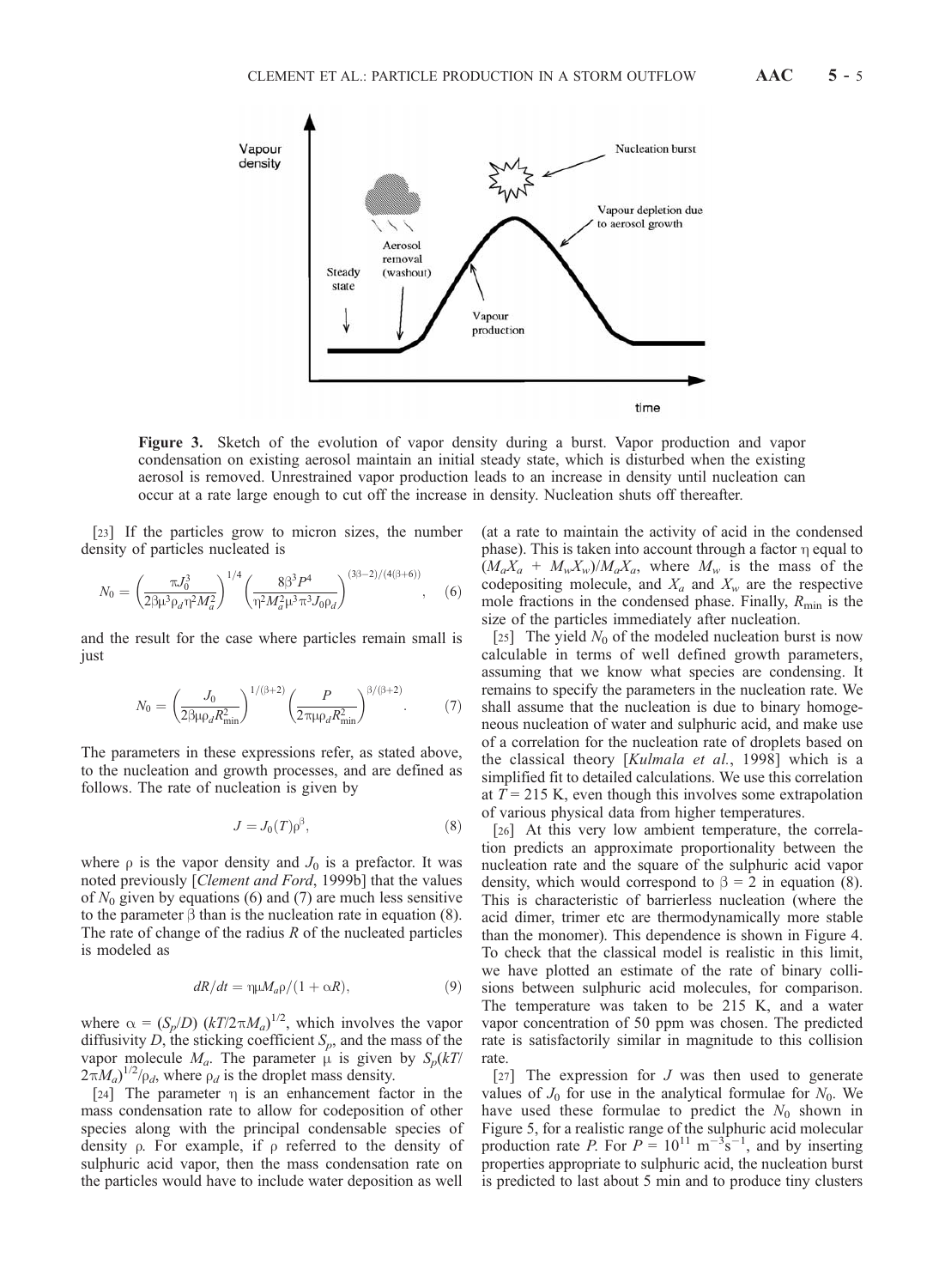

Figure 4. Rate of nucleation of droplets as a function of relative acidity (the ratio of the sulphuric acid vapor density to its equilibrium value over pure sulphuric acid), for a constant water vapor density of 50 ppm and a temperature of 215 K, using the correlation of Kulmala et al. [1998], which is based on classical binary nucleation theory. The collision rate of two sulphuric acid molecules (estimated using a molecular radius of 0.4 nm) is shown for comparison.

containing only 3 or 4 acid molecules, together with a number of water molecules. Two predictions of  $N_0$  are given, one suitable for low  $P$  (the growth model assuming the particles reach micron sizes, equation (6)), and one for high P (assuming particles remain submicron, equation (7)). The latter is the more appropriate for these conditions, but there is only a small difference between the two predictions.

[28] We can now use Figure 5 as a means of estimating the production of particles in bursts taking place in the outflow from the storm. This of course introduces the assumption that the condensing species are sulphuric acid and water, and that the nucleation mechanism is well modeled by classical theory. On the other hand, the point has been made [Clement and Ford, 1999b] that the formulae for  $N_0$  given in equations (6) and (7) are relatively insensitive to the parameters in the nucleation rate. This is a consequence of the nature of the burst as a self-terminated process, and so we can accommodate some uncertainty in the actual nature of the nucleation mechanism. From our estimate in equation  $(5)$  for P, and the high P line in Figure 5 from equation (7), we arrive at an initial nucleated concentration of about

$$
N_0 = 7 \times 10^{12} \text{m}^{-3} = 7 \times 10^6 \text{cm}^{-3}.
$$
 (10)

The picture we propose of the situation encountered during the SUCCESS flight is given in Figure 1. There is a nucleation burst in the emerging air parcel generated by the mechanism sketched in Figure 3. The products of this burst are then sampled downstream by the aircraft, which climbs into the high level outflow. However, there must be a large time interval,  $t_p$ , between the nucleation burst and the aircraft observations to allow for growth and coagulation of

the initial nanometer-sized aerosol, and we now model these processes.

## 3.2. Aerosol Growth and Coagulation

[29] We would like to account for the final mass of the aerosol, which unfortunately is provided experimentally only within rather wide limits, and also the final number concentration  $N$  given by equation  $(3)$ , which is a factor of about 530 smaller than the nucleated number concentration given by equation (10). Since in the final state practically all the sulphuric acid generated will be condensed on the aerosol, the final mass is given in terms of the acid production rate and the production time,  $t_n$ :

$$
M_a P t_p = (N/f_{ob})(4\pi/3)R^3 \rho_d/\eta\,,\tag{11}
$$

where  $f_{ob}$  is the measurement efficiency for particle radius R,  $\rho_d = 1.3$  g cm<sup>-3</sup> is the sulphuric acid density,  $\eta^{-1} = 0.36$  is the fractional acid contained in the drops by weight, and  $M_a$  $= 1.628 \times 10^{-22}$  g is the mass of a sulphuric acid molecule.

[30] We can estimate the timescale between nucleation and observation in the following way. At the beginning of section 3 we quoted a particle concentration of 45000 st  $\text{cm}^{-3}$  for particle diameters between 25 and 60  $\mu$ m. Inserting this concentration and these sizes into equation (11), together with measurement efficiencies appropriate to these diameters and a production rate P of  $10^{11^2}$  m<sup>-3</sup>s<sup>-1</sup>, we obtain an order of magnitude particle age:

(i) 
$$
R = 12.5
$$
 nm,  $f_{ob} = 0.5$ ;  $t_p = 5644$  s = 94 min  
(ii)  $R = 30$  nm,  $f_{ob} = 0.9$ ;  $t_p = 43,350$  s = 12 hours.

[31] These times, which are likely to be unrealistic limits, bracket the probable lifetime of 5 hours of air mass A emerging from the storm. At the estimated  $SO<sub>2</sub>$  concentration and  $H_2SO_4$  production rate, about half the  $SO_2$ 



Particle yield and timescale for nucleation pulse.

Figure 5. Number density of nucleated particles for a range of assumed vapor molecule production rates P, and for two different growth models, appropriate to high and low molecular production rates. The length of time occupied by the burst is also given.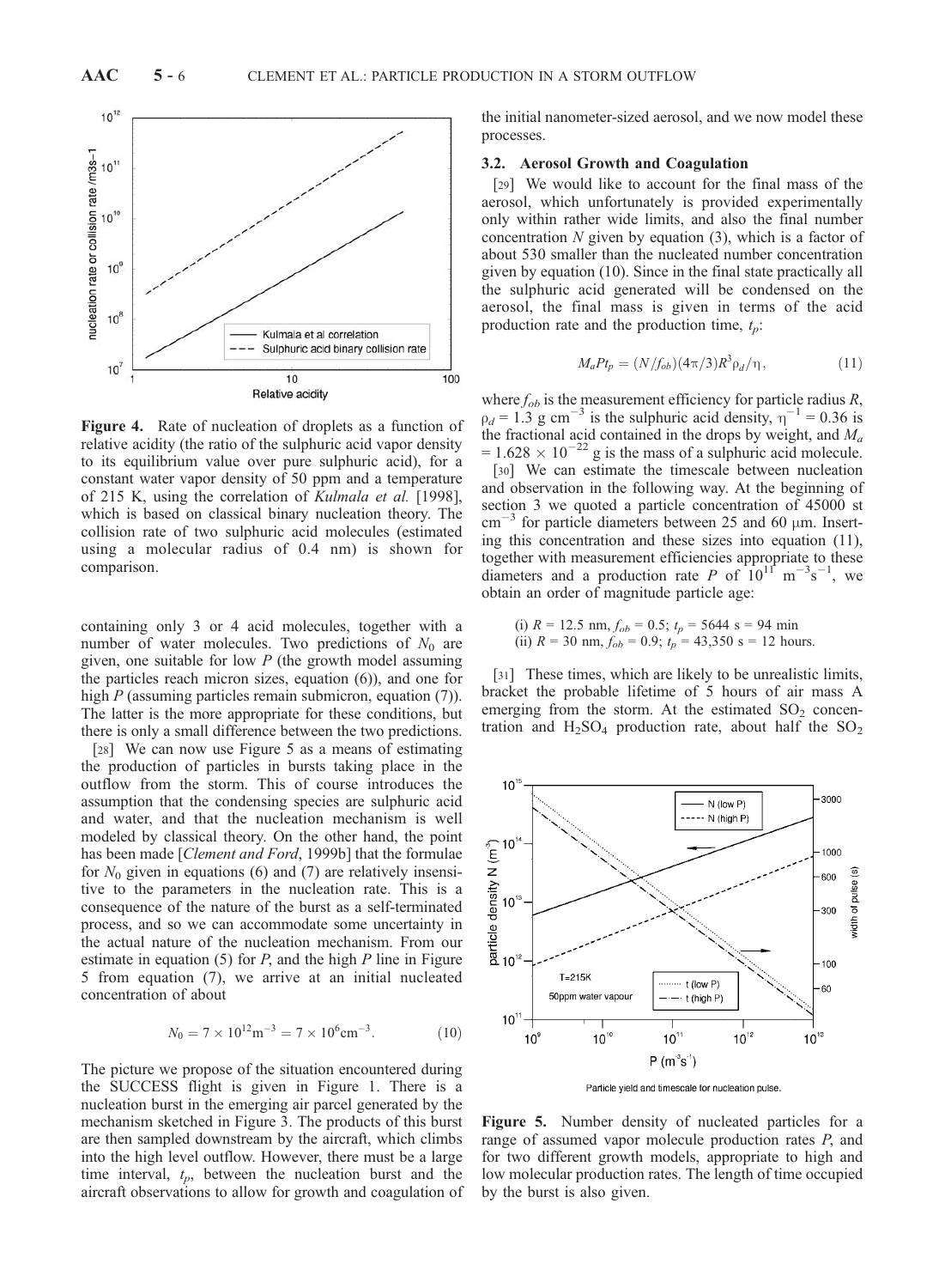would be used up in 9 hours, so that the actual production rate would fall off at times over a few hours. However, the simple estimates we have made support the hypothesis that the observed CN aerosol mainly consists of sulphuric acid and water.

[32] For the coagulation of the nanometer sized particles under consideration, we use the free molecule coagulation kernel for same density particles [Williams and Loyalka, 1991]:

$$
K(R_1, R_2) = (6kT/\rho_d)^{1/2} (R_1 + R_2)^2 (R_1^{-3} + R_2^{-3})^{1/2}
$$
  
= 1.168 × 10<sup>-16</sup> (R<sub>1</sub> + R<sub>2</sub>)<sup>2</sup> (R<sub>1</sub><sup>-3</sup> + R<sub>2</sub><sup>-3</sup>)<sup>1/2</sup> m<sup>3</sup>s<sup>-1</sup> (12)

for  $\rho_d = 1.3$  g cm<sup>-3</sup>,  $T = 215$  K and radii measured in nm. It can be verified that this kernel is a very good approximation to more general coagulation kernels [Oh and Sorensen, 1997] for sizes up to  $R = 30$  nm.

[33] The shortness of the burst means there is little spread in the initial size distribution, so that we consider subsequent growth and coagulation for a monodisperse distribution. For equal  $R_1 = R_2 = R$ , equation (12) becomes

$$
K(R) = K_0 R^{1/2},
$$
\n(13)

where  $K_0 = 6.607 \text{ m}^3 \text{ s}^{-1}$ . The corresponding equation for the total number concentration,  $N$ , is

$$
dN/dt = -\frac{1}{2}KN^2.
$$
 (14)

Since K depends on R, we need another equation relating  $N$ and *, and obtain this by assuming a uniform mass transfer* rate to the aerosol according to equation (11), omitting the factor  $f_{ob}$ , which we write in the form,

$$
NR^3 = N_0 R_0^3 (1 + gt),
$$
\n(15)

where  $N_0$  is given by equation (10) and  $R_0$  is the radius just after the burst, which we take to be 1 nm (this particular value has little effect on the results), so that  $g = 1.186 \times$  $10^{-3}$  s<sup>-1</sup>.

[34] We are interested in times much greater than  $g^{-1}$  = 843 s, for which it is shown in Appendix A that the solution of equations (14) and (15) is

$$
N/N_0 = \left[1.4g/\left(K_0 R_0^{1/2} N_0/2\right)\right]^{6/5} (gt)^{-7/5}
$$
  
= 0.6722(843/t)^{7/5}, (16)

To reproduce the reduction factor of  $1/530 = 1.786 \times 10^{-3}$ implied by equations (3) and (10) would require a time of  $t = 16.2$  hours. Our estimate of  $t = t_p = 5$  hours would give a reduction factor of 9.25  $\times$  10<sup>-5</sup>, leaving the particle density 5 times too large, although  $N_0$  is still reduced by a factor of over 100.

[35] Simple dilution by the mixing of air masses A and B could not be responsible for the observed lower value of N, since we have used the maximum unmixed endpoint concentration in Figure 2. Some dilution during the 5 hour period between nucleation and observation is a possibility. The storm will not produce a spatially uniform nucleation burst in its outflow, due to fluctuations in precursor concentration, and so some emerging air parcels will remain free of nucleated particles. These will mix with the parcels in which particle production has occurred, reducing the particle concentration, leading to the reasonably uniform aerosol concentration in air mass A. We can reach approximate agreement provided we take into account this and other corrections. Allowing the aerosol to have a spread in size would increase the coagulation rate. This could have a significant effect, particularly at later times, although initially the aerosol growth would keep it fairly monodisperse. Counting efficiency for the condensation particle counter used was only 50% for 12.5 nm radius particles. Increasing N by 2 would reduce the time required to 10 hours. There is also the possibility of some unobserved aerosol below the minimum radius of 12.5 nm which would also improve agreement. Finally, there is removal of the aerosol by coagulation with the background aerosol of a much larger size. This could only be significant when the new aerosol is at very small sizes, since the removal rate limited by diffusion is proportional to  $R^{-2}$ . Estimates with an assumed background concentration of about  $250 \text{ cm}^{-3}$  (about 1000 st  $\text{cm}^{-3}$ , see paper I), indicate that this effect is not likely to be significant.

[36] The above corrections and the uncertainty in the value of  $t_p$  could easily make the observed number concentration consistent with the  $N_0$ (equation (10)) predicted by our nucleation model. Thus there is overall consistency between the observed aerosol and the hypothesis that it is a sulphuric acid/water aerosol nucleated in the outflow of the storm.

# 3.3. Sensitivity to  $SO<sub>2</sub>$  Concentration

[37] Our model allows us to investigate the dependence of  $N_0$  on the vapor source rate P and hence the initial  $SO_2$ concentration. Equation (7) with  $\beta = 2$  gives  $N_0 \propto P^{1/2}$ . The P-dependence of  $N$  is obtained by rewriting equation (16) as

$$
N = (2.8/K_0)^{-6/5} t^{-7/5} \left(N_0 R_0^3 g\right)^{-1/5} \propto P^{-1/5},\tag{17}
$$

since  $N_0R_0^3g$  is given by the mass transfer rate to the aerosol, which is proportional to P. This very weak, and somewhat surprisingly inverse dependence of  $N$  on  $P$ , and thus on the  $SO<sub>2</sub>$  concentration, implies there is little uncertainty in  $N$  arising from this cause. For example, a factor of 10 increase in  $SO_2$  concentration would reduce N by a factor of 0.63, whereas a decrease by a factor of 10 would increase N by a factor of 1.59. The predicted range of N after  $t = 5$  hours would then be only from 102000 cm<sup>-3</sup> to 41000 cm<sup>-3</sup> for  $c(SO_2)$  in the range 10<sup>-8</sup> to 10<sup>-10</sup>. The inverse dependence on  $c$  arises from increased growth for larger c, and the increase in coagulation rate with size at small R.

[38] However, the dependence of N on P in equation (17) cannot extend to very small values of  $P$  where nucleation will be cut off. The insensitivity of aerosol concentrations produced by sulphuric acid nucleation bursts in the upper troposphere to the  $SO<sub>2</sub>$  concentration probably only applies once a threshold concentration is exceeded. Furthermore,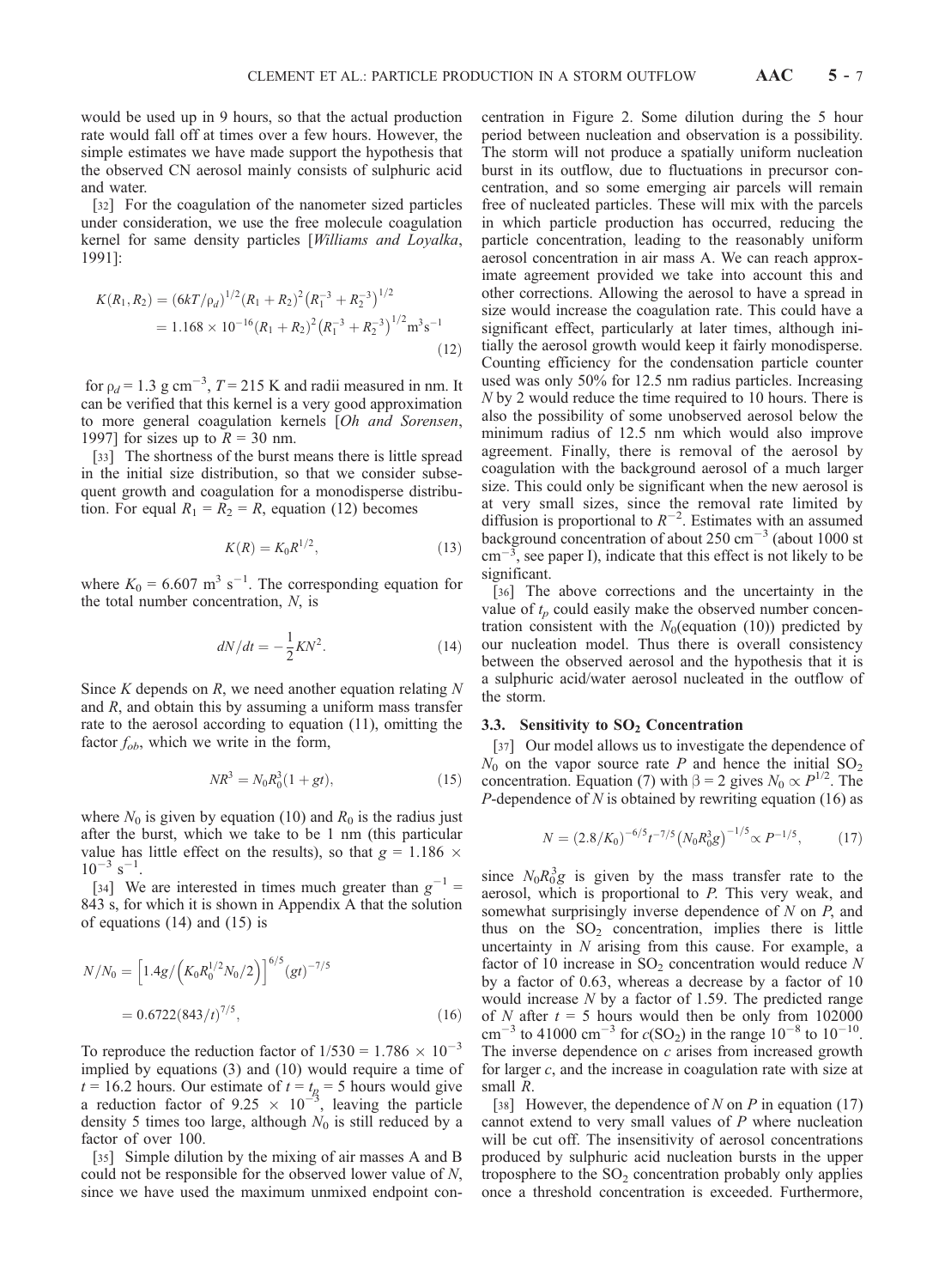the insensitivity may not apply if  $P$  is greatly increased. It follows from equation (17) that the radius  $R \propto P^{2/5}$  and the approximations (12) and (13) for the coagulation kernel cease to be valid at large  $R$ . The range of validity of the simple model presented here is an important subject for further study, but is complicated as nucleation can be suppressed by molecular condensation on existing aerosol as well as by subsequent coagulation with the aerosol. We do, however, expect the model to be valid for quite a large range of  $P$  because of the weak dependence of  $N$  and  $R$  on this variable.

[39] An important corollary to the weak dependence of  $N$ on the  $SO<sub>2</sub>$  concentration is that our observation that the number concentration in air mass A must have been nearly uniform over a 200 km distance does not imply that the precursor  $SO<sub>2</sub>$  concentration in the convected air emerging from the storm was so uniform. The observed spread of a factor of about 1.3 in CN concentrations shown in Figure 2 could correspond to a variation of a factor of about 4 in  $c(SO<sub>2</sub>)$ .

# 4. Conclusions

[40] Analysis of the gas concentrations reported in paper I [Twohy et al., 2002] showed that most of their large fluctuations resulted from mixing of two initially uniform air masses [Clement et al., 2000]. Here we have extended this conclusion to the CN aerosol observed during the flight. Thus there is no reason to conclude that the correlations in concentration between CN and various gas-phase species implies a chemical relationship between them. This aerosol was formed in the air mass A convected up by the storm, which exited the storm largely denuded of aerosol, but which was likely still to contain a considerable concentration of  $SO_2$ . Our analysis shows that before the mixing took place with an upper tropospheric air mass B, the aerosol concentration in A was remarkably uniform over a distance of the order of 200 km. Usually, atmospheric aerosol concentrations exhibit considerable fluctuations over much shorter distances, and the mixing of A and B duly produced the observed large fluctuations in concentration.

[41] The main objective of this paper has been to explain the aerosol concentration in A. We have deferred further consideration of the correlations in fluctuations between the aerosol concentrations and those of the gases observed, but such an analysis is likely to be very revealing as to the relative effects of diffusion between aerosol and gases. We intend to return to this topic in a later paper.

[42] We have performed calculations of the formation of the aerosol in air mass A with the basic assumption that it consists of sulphuric acid produced by the oxidation of  $SO<sub>2</sub>$ after the air mass emerged from the storm. The calculations involved an analytic model [Clement and Ford, 1999b] of a nucleation burst using a correlation [Kulmala et al., 1998] for the rate of sulphuric acid-water nucleation at the temperature and humidity of the upper troposphere. The type of nucleation is almost barrierless (only a factor of 10 smaller than the collision rate of sulphuric acid molecules as shown in Figure 4). The predicted aerosol concentration is  $7 \times 10^6$  $\text{cm}^{-3}$  formed in a burst lasting about 5 min. We have described an analytic model for the subsequent growth

and coagulation of this aerosol. With a timescale of several hours, the best estimate being 5 hours, and within the margin of likely errors, the results are consistent with the observed mass and number concentration of  $1.2 \times 10^4$  $\text{cm}^{-3}$  of the aerosol (concentrations here are actual and not in the standard units used in paper I).

[43] Considering the uncertainties in nucleation theory, which are somewhat reduced in importance in the burst model, this consistency between theory and observation is very uncommon in aerosol science. Although it may be coincidental, and requires confirmation by analysis of other events, it is very supportive of the theories involved and certainly supports the basic premise that the observed CN aerosol consisted primarily of a binary mixture of sulphuric acid and water formed by a nucleation burst. This is in contrast to the suggestion of Kulmala et al. [2000] that the limiting factor for the production of global aerosol may be the presence of sufficient condensible vapors to nucleate stable sulphate clusters which contain a third species. Indeed mechanisms other than the homogeneous nucleation process might operate in other circumstances (for example ion-mediated particle production or even ion-ion recombination [Yu and Turco, 2000]). These processes might operate for some nucleation events in the lower atmosphere, but events in the upper troposphere could well be dominated by sulphuric acid nucleation bursts in storm outflows. The event analyzed was certainly one of the largest observed to date, and the significance of similar events in forming the upper tropospheric aerosol was pointed out in paper I. The predicted insensitivity of the aerosol number concentration produced by the burst to the initial  $SO<sub>2</sub>$  concentration is important for understanding the relationship between  $SO<sub>2</sub>$ atmospheric input and climate effects, but would not extend to inputs low enough to give no burst. In the context of the global significance of such events as discussed in paper I, it will be important to investigate further the limits of applicability of the model presented here for a wider range of  $SO<sub>2</sub>$ concentrations.

## Appendix A

[44] From equations (14) and (15), the equation for N is

$$
dN/dt = -(1/2)K_0 R_0^{1/2} N_0^{1/6} N^{11/6} (1+gt)^{1/6}.
$$
 (A1)

Scaling N to its initial value with  $h = N/N_0$ , the equation for h is

$$
dh/dt = -h^{11/6} (1+gt)^{1/6} / t_c,
$$
 (A2)

where  $t_c = (K_0 R_0^{1/2} N_0 / 2)^{-1}$  is a timescale. The solution with  $h = 1$  at  $t = 0$  is

$$
h = \left(1 + \frac{5}{7gt_c} \left[ (1 + gt)^{7/6} - 1 \right] \right)^{-6/5}.
$$
 (A3)

We are interested in the region for which  $gt \gg 1$ , in which case

$$
h \approx (7gt_c/5)^{6/5} (gt)^{-7/5}.
$$
 (A4)